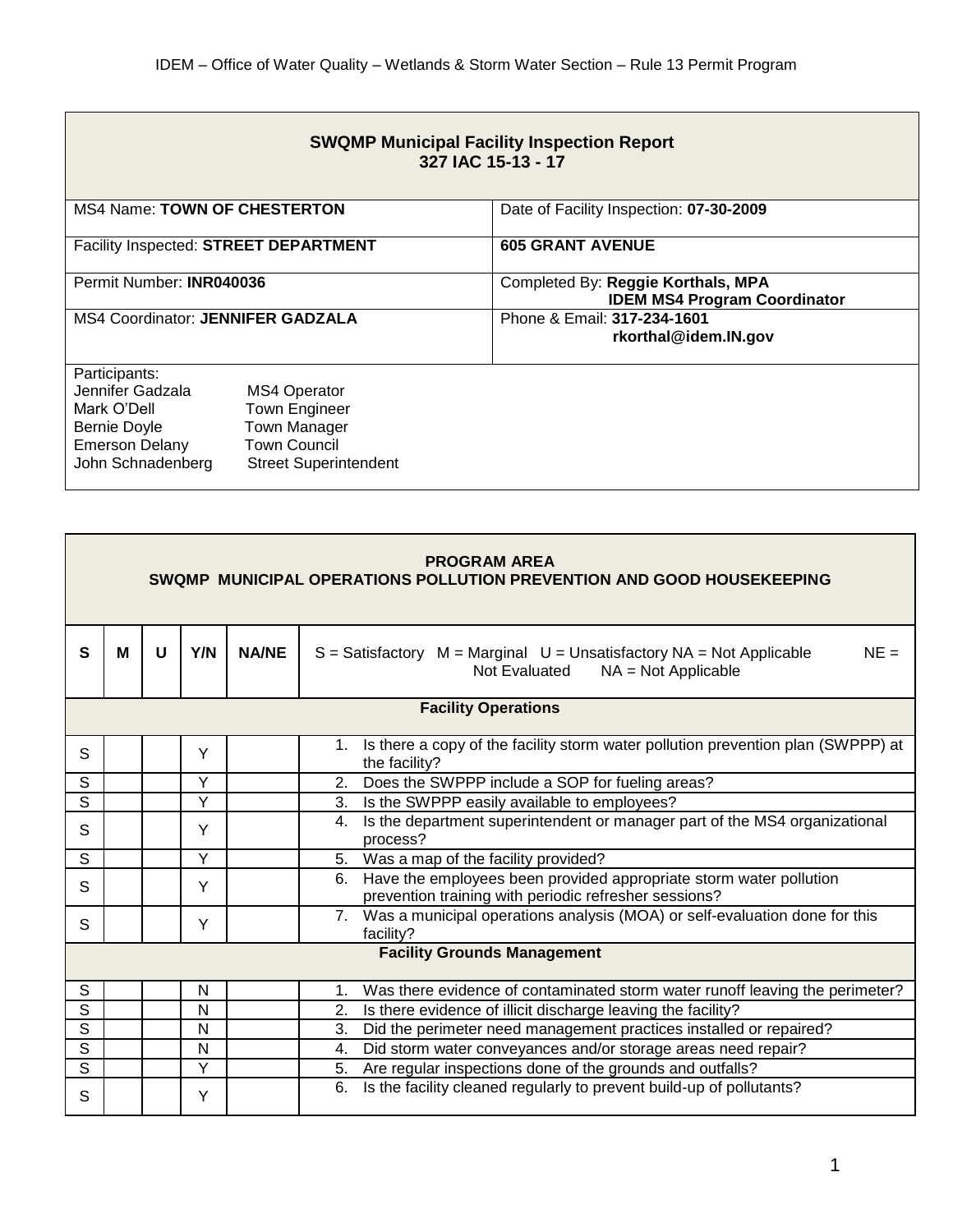|                         |                                              |  |                | <b>NA</b> | 7. Are storm drain inlets labeled and free of debris?<br>THE FACILITY HAS A DRY WELL - DRY WELL IS MAINTAINED                            |  |
|-------------------------|----------------------------------------------|--|----------------|-----------|------------------------------------------------------------------------------------------------------------------------------------------|--|
|                         |                                              |  |                | <b>NA</b> | Are storm drain outlets labeled and free of debris?<br>8.                                                                                |  |
|                         |                                              |  | N              |           | 9.<br>Do discharges drain to the storm sewers?                                                                                           |  |
| S                       |                                              |  | Y              |           | 10. Are outside dumpsters in proper condition with covers?                                                                               |  |
|                         |                                              |  |                | <b>NA</b> | 11. Are turf management practices in place for grass areas?                                                                              |  |
| S                       |                                              |  | Y              |           | 12. Is there a parking lot maintenance program in place at the facility? SOME<br>AREAS NEED MAINTENANCE                                  |  |
|                         |                                              |  |                | <b>NA</b> | 13. Is there an integrated pest management program in place for if applicable?                                                           |  |
|                         | <b>Material Storage and Waste Management</b> |  |                |           |                                                                                                                                          |  |
| $\mathsf S$             |                                              |  | Υ              |           | Are BMPs in place for waste materials removed from the operational areas?<br>1.                                                          |  |
| $\overline{s}$          |                                              |  | $\overline{Y}$ |           | Are recycled materials disposed of in the proper manner?<br>2.                                                                           |  |
| $\overline{s}$          |                                              |  | Y              |           | Are all containers properly labeled?<br>3.                                                                                               |  |
| S                       |                                              |  | Y              |           | Is secondary containment provided to prevent accidental loss of concentrated<br>4.<br>solutions?<br>BULK OIL IS STACKED WITH CONTAINMENT |  |
| $\mathbb S$             |                                              |  | Υ              |           |                                                                                                                                          |  |
| $\overline{s}$          |                                              |  | Y              |           | 5. Are all hazardous materials properly labeled and disposed of?<br>Is bulk bag storage regularly inspected for tares and leakage?<br>6. |  |
|                         |                                              |  |                |           | Is there any evidence of contaminated materials being stored outside and not<br>7.                                                       |  |
| $\mathsf{S}$            |                                              |  | N              |           | under cover?                                                                                                                             |  |
| S                       |                                              |  | Y              |           | 8. STOCKPILES: Are outdoor stockpiles properly managed?<br><b>SEE OBSERVATIONS</b>                                                       |  |
| $\overline{s}$          |                                              |  | Y              |           | 9. SALT / SAND: Are deicing materials properly stored under cover?                                                                       |  |
|                         |                                              |  |                | <b>NA</b> | 10. COMPOSTING: Is composting materials properly managed and contained?<br>(leaves and grass)                                            |  |
|                         |                                              |  |                | <b>NA</b> | 11. If applicable, has a designated snow disposal area been established?                                                                 |  |
|                         |                                              |  |                |           | 12. Are pesticides, herbicides, and fertilizers used? Are BMPs in place? Are low                                                         |  |
|                         |                                              |  |                | <b>NA</b> | phosphorous / no phosphorous fertilizers used?                                                                                           |  |
|                         | Fleet and Off-Road Vehicle Maintenance,      |  |                |           |                                                                                                                                          |  |
| S                       |                                              |  | Υ              |           | Is there a designated vehicle maintenance area at the facility?<br>1.                                                                    |  |
| $\overline{s}$          |                                              |  | Y              |           | Have vehicle maintenance practices been implemented?<br>2.                                                                               |  |
|                         |                                              |  | N              |           | Do inside drains go to storm water conveyance?<br>3.<br><b>DRY WELL</b>                                                                  |  |
| $\mathbb S$             |                                              |  | Υ              |           | Do vehicle washout areas have BMPs in place?<br>4.                                                                                       |  |
| $\overline{s}$          |                                              |  | Y              |           | 5.<br>Is used oil properly labeled, contained and disposed of?                                                                           |  |
| S                       |                                              |  | Y              |           | 6. Is written documentation kept of vehicle maintenance, spills and clean-up in<br>vehicle maintenance area?                             |  |
| $\mathsf{S}$            |                                              |  | Υ              |           | Are spill kits located within the vehicle maintenance area?<br>7.                                                                        |  |
|                         |                                              |  |                |           | <b>Fueling Facilities</b>                                                                                                                |  |
| $\mathbb S$             |                                              |  | Υ              |           | Do fueling facilities have BMPs in place?<br>8.                                                                                          |  |
| $\overline{s}$          |                                              |  | Υ              |           | Are fuel spill tracked and clean-up documented?<br>9.                                                                                    |  |
| $\overline{\mathsf{s}}$ |                                              |  | Y              |           | 10. Are regular inspections done of fueling terminals?                                                                                   |  |
|                         |                                              |  | N              |           | 11. Are there spill kits available near fueling areas?<br>TO BE ADDED OUTSIDE                                                            |  |
| $\mathsf{S}$            |                                              |  | Y              |           | 12. Is overflow protection installed for fuel tanks?                                                                                     |  |
|                         |                                              |  | N              |           | 13. Is there a cover over the fueling facility?                                                                                          |  |
|                         |                                              |  | N              |           | 14. Are storm drains located near the fueling station?                                                                                   |  |
| S                       |                                              |  | Y              |           | 15. Is there proper signage at fueling sites?                                                                                            |  |